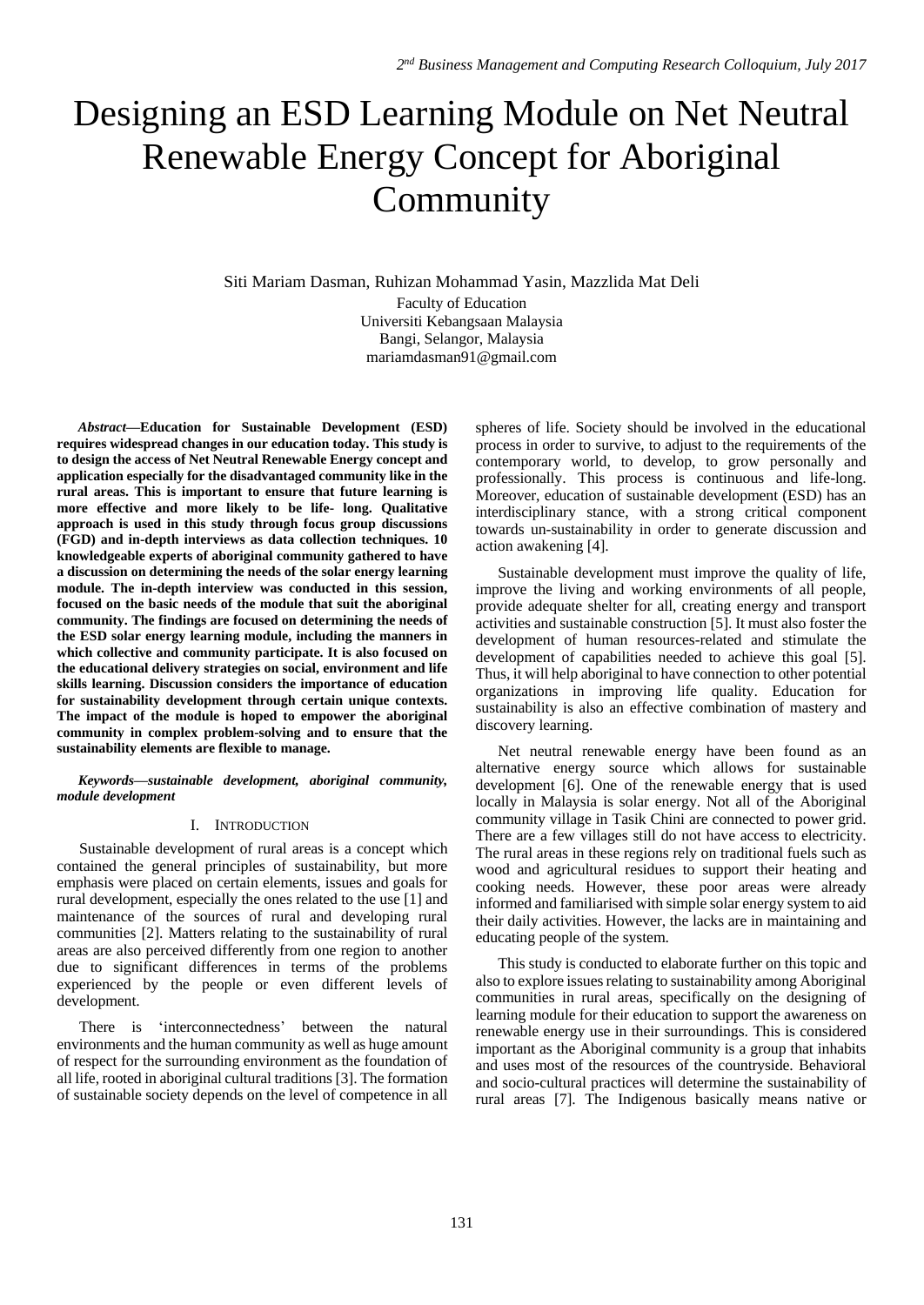resident who naturally belong to a certain place. Indigenous People are usually referred to the native ethnic groups in an area, in which a state shall recognize and protect them. They are native because they represent the earliest human group inhabiting an area, long before the formation of a sovereign state.

The main research question and sub-research question of this study as follows:

- What are the designs of basic learning module that meet the needs of mastery knowledge on Aboriginal community development?
- What are the needs of designing the learning module for education needs of aboriginal community?

## II. LITERATURE REVIEW

## *A. Aboriginal Learning Styles*

Aboriginals have lived in isolated communities and lack access to good services, particularly education [8] and health [9]. Geographical aspect that far from outside communities made them disinterested to send their children to school [10].Generally, parents of the aboriginal do not have keen interest with education. They perceive the school as a place to send their children to play and just for the experience [11]. But when they see the outside communities expressing interest in the education of aboriginals, they became more aware of the importance of education. However, it is still difficult to change their perception which is caused by the lack of assistance and support to aboriginal education.

Aboriginal people generally hold the view that education must acknowledge their culture, help them to learn and aware of their environment as well as supporting their cultural identity [12]. The method of traditional aboriginal education was largely based on an informal learning approach. The focus in aboriginal learning is on mastering context-specifics skills. Mastery of context-specifics skills is in contrast to a school education system which seeks to teach abstract content-free principles which can be applied in new previously inexperienced situations [13], [14]. Education for aboriginal communities should, first, reinforce and build on their aboriginality and also prepare them for interaction with the outside communities in their surroundings.

# *B. Kolb Experiential Learning Theory*

The concept of learning is depending on the formations of holistic, dynamic nature of learning styles through the interaction of person and the environment. Experiential Learning Theory defines learning as 'the process whereby knowledge is created through the transformation of experience' [15]. This Experiential Learning shows that there are four learning modes that is responsive to the contextual demands. There are 1) concrete experience, 2) reflective observations, 3) abstract conceptualization and 4) active experimentation.

In this paper, the Aboriginal Learning Styles are much related to the Experiential Learning Theory that focusing on fully environment. So that, the learners can learn throughout their own surrounding to make their own meaning of knowledge concept. Hence, this relationship is suit to the aboriginal's life style in having better community in future.

# *C. Net Neutral Renewable Energy*

In terms of the difficulties in having access to the electricity, the concept of net neutral renewable energy is explored to encounter this issue. Net neutral renewable energy refers to the reduction of energy consumption through energy needs of efficiency gains within the users is met by renewable energy [16]–[18]. If we apply the most general definition of zero-energy to the concept of community, a net-zero energy community is "one that has greatly reduced energy needs though efficiency gains such that the balance of energy for vehicles, thermal, and electrical energy within the community is met by renewable energy" [4]. The best renewable energy which can be used for aboriginals in Tasik Chini is solar energy. This type of RE can help the villagers to consume more energy in less cost for a longer time.

The integration of renewable energy and education in community is complementary to each other. The concept and the technical application of renewable energy must be done first before the community utilise the system [19], [20]. These kind of activities are valuable to the aboriginals if the system benefits them and their daily living. One of the solutions is to generate awareness and educate the aboriginal with specific and meaningful content.

#### III. METHODOLOGY

In this study, the research design used is a qualitative approach, through focus group discussion (FGD). The technique used was a semi-structured interview. The thematic analysis was done for the data analysis method of this study.

#### *A. Research Context*

Aboriginal engagement in development is still an issue. They are often considered as a minority group that was left out of the process community development [21]. The main aspect to the process of community development is involvement. Through involvement, the community will form the ability and build their empowerment in the community. Hence, a tool was design and will develop in term of engaging the aboriginal community towards the simple modern system yet enhancing their skills for sustainable development.

Designing the Solar Energy Basic Modules is according to the context and needs of Aboriginal communities in Tasik Chini. The education on the Renewable Energy (RE) particularly on Solar Energy is very important to the communities which have difficulty accessing electricity for daily activities. Therefore, the design of the Solar Energy Basic Module to the community and the environment has to consider the appropriate form of engagement with the lifestyle and culture of Aboriginal communities in Tasik Chini. Thus, the existence of this module, may help the Aboriginal community become knowledgeable on Solar Energy and aware of the importance of energy in life.

# *B. Sampling*

The participants of this study involve ten experts from various field related to Aboriginal development. Those experts was gathered in one place to discuss on needs of Aboriginal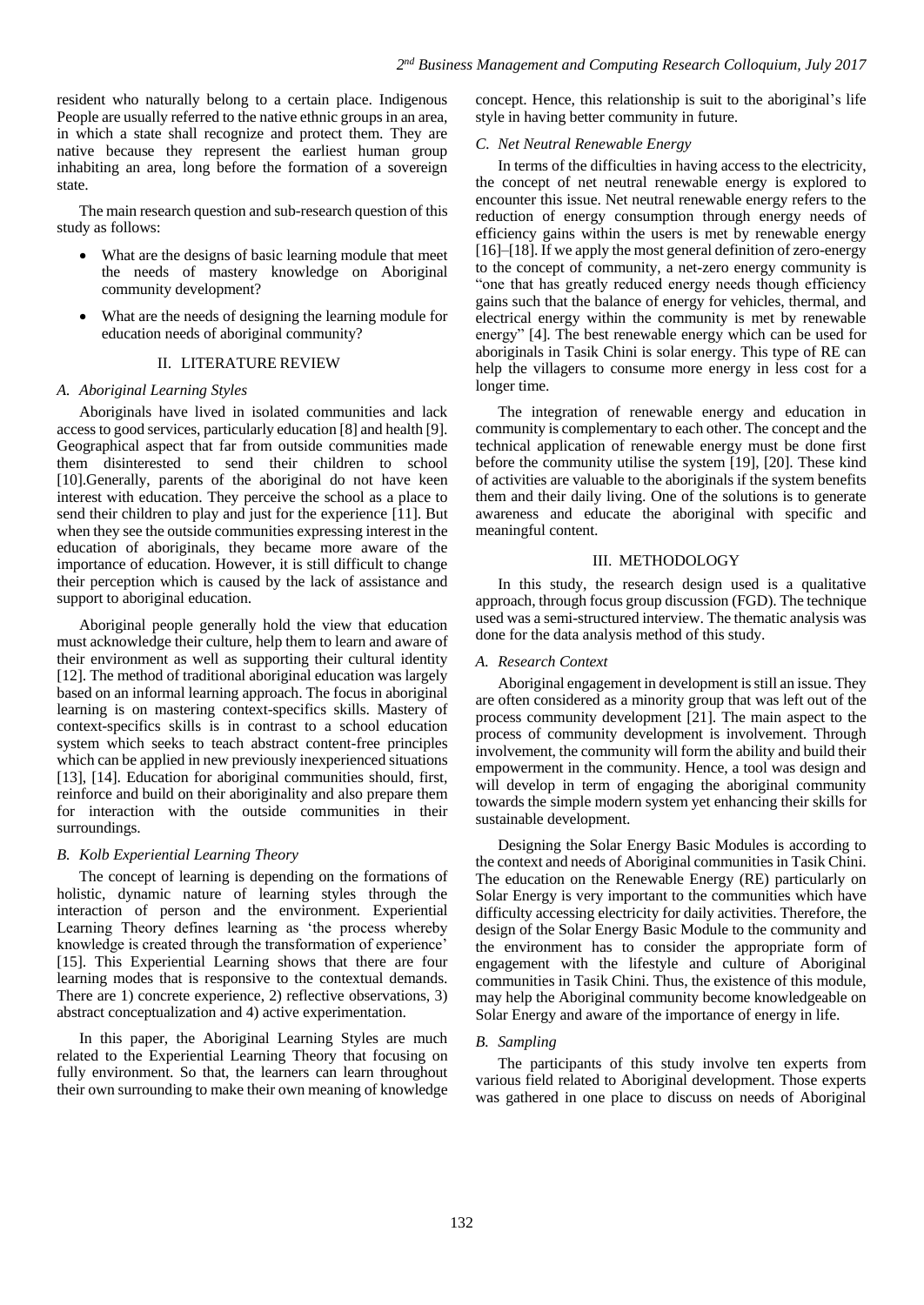training and learning in general and also focused on renewable energy education. The sampling is selected purposively by looking at certain criteria chosen by the researcher. Some of the criterions were the duration of work with Aboriginal, the experience of expert in aboriginal development and the contribution of knowledge towards aboriginal economy, social and environment.

#### IV. RESULT AND DISCUSSION

#### *A. Demography profile of participants*

TABLE I. PARTICIPANTS PROFILE BY GENDER

| Male      |            | Female    |            |
|-----------|------------|-----------|------------|
| Freauency | Percentage | Freauency | Percentage |
|           | 60%        |           | 40%        |

Based on table 1, the participants consist of 6 male and 4 female. They are from various institutions including local universities, Ministry of Education and NGO's. The participants were selected by their field and experts in term of Aboriginal learning and community development.

#### *B. Thematic Analysis*

The research questions were answered from the discussion among the experts and face to face focus group discussion. The instruments used were the semi-structure interview protocol by thematic analysis. There are a few of themes discovered in relation to the needs of suitable learning module for Aboriginal Community. Those themes as follows:

*1) Modules that can build a sense of belonging and sustainability:* There are priorities in providing early identification and acquisition of knowledge [22] of the basic concepts of solar energy and also the use of apparatus and training of the skills on maintenance so, they will have a sense of belonging towards the facilities provided. Hence, they can transfer the knowledge and skills to the next generation as well as the content of modules. Below is the statement by experts that explains the theme.

"We want to make them have a sense of selfbelonging...especially if this kind of project will promote sustainability in their community. When we start to develop the learning center, is it us as researchers, always need to be there to monitor them? So, we have to train people among the community itself…..to become trainers and our jobs to give them the specific training or nowadays we called as professional development. By doing so, the people can sustain and maintain this kind of project but not solely for this grant only… (Expert 1)

"There should be a sense of belonging to the program developed, crucial to ensure sustainability" (Expert 2)

*2) Module that empowering the indigenous knowledge:*  Aboriginal communities are very concerned about the traditions of their ancestors, especially in terms of medical and social activities. This is the aspects to win them to ensure support of the development. The implementation should emphasize on the

identity of these communities with very high indigenous knowledge. So, the content for the program should include their indigenous knowledge [23]. Some statements from the experts as follows.

"They have indigenous knowledge... fantastic.... they live in network...if there are computers, ask them to do by themselves" (Expert 2)

"So we make them feel the sense of ownership. We ask them to go to the jungle, we gave them a camera then ask them to take some pictures then upload it. Each item in the picture has their own name that only they know. Next we called our scientists to come and check the output. (Expert 2)

*3) Modules that encourage the engagement of community with meaningful content:* The importance of involving all members of the Aboriginal community because they all have the right to speak out and get involved with the welfare of their people.

"The most important is how we want to tackle their heart. Not just the leader. If we look back to United Nation report, we need to use everybody in the community, if there is any problem reported, the government will ask for each and everyone in the community. (Expert 3)

"by involving the whole community for each phase of development from day one to the last day. (Expert 3)

"We really need to involve the people as much as possible (Expert 3)

It is important to note that planning and implementing meaningful activities must involve the needs of indigenous people. There are statements by experts which supports this;

"We need to give meaningful content to them. This is because, if we ask the parents why the children are discouraged to go to school, it is mainly because to get some experience. They also answered that the government lied to them, there were misunderstandings that if they send their children to school, they became better but the real outcome is that their children know nothing compared to the children that never go to school, they are very skillful in life survival skills.

Their understanding on school education remains vague and they do not feel the benefit at all. (Expert 4)

*4) Module that can become as guidance for accessing basic needs and tools:* Experts says, the needs of larger electrical energy storage is very important to cover the basic needs of Aboriginal economy such as refrigerators and product dryer for storage of fish or herbs.

"Like prof. xx said before, how can we support their economy, let say if we have 3KW tools, what kind of things can they improve? For example, the solar equipment that we will provide later, how can they use it for the whole village, it should be some ideas that we need to explore first (Expert 3)

"...there is this situation, this aboriginal went fishing and going to sell it. We ask them, where will the fishes be stored? They point to the river. Apparently, they have built the fish cage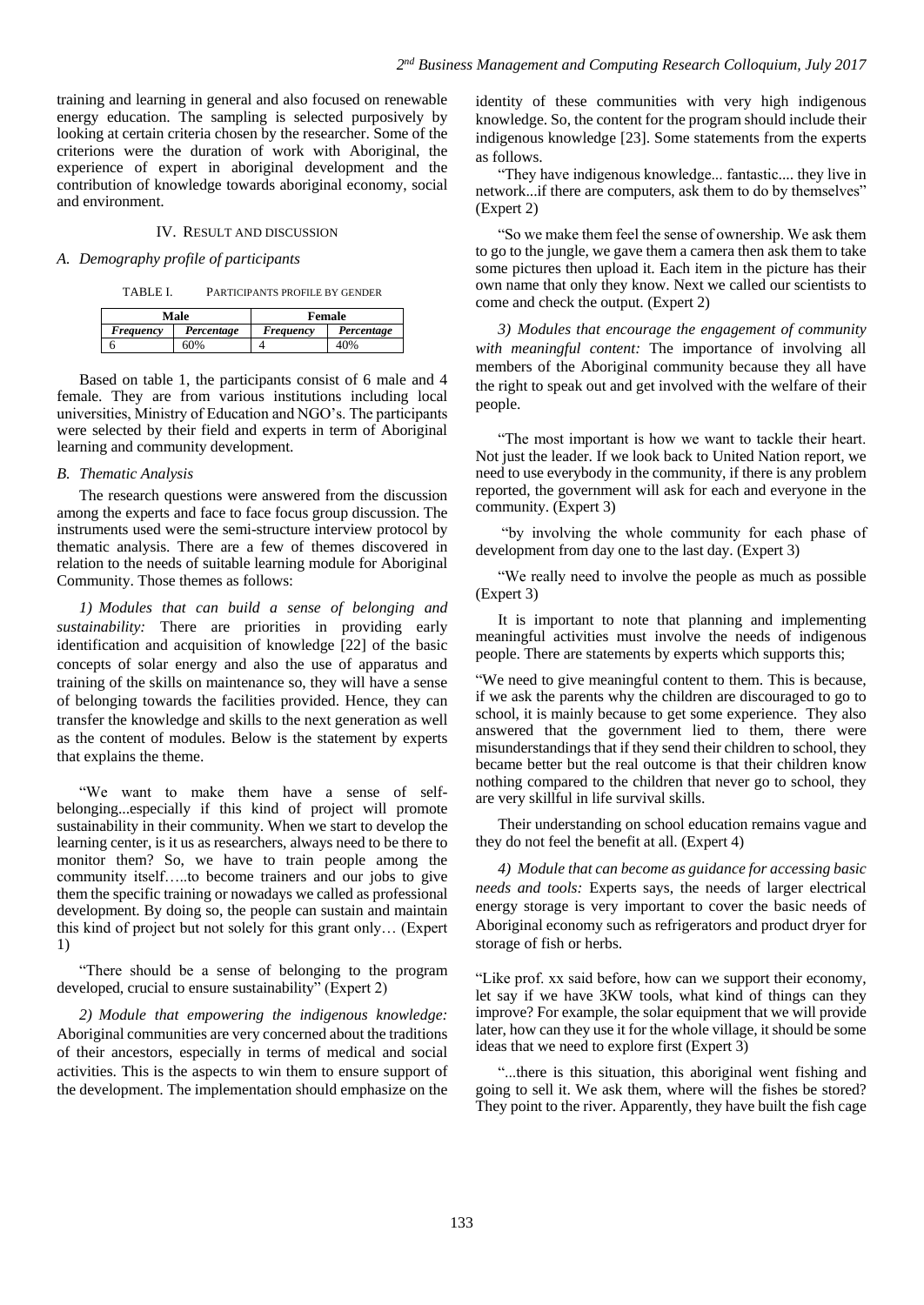inside the river. They said if they can get a freezer it will really help them. It is because it is not easy to keep the fishes in the cage, it should have sponsor for better application. (Expert 2)

The advantages and features of some equipment can help the Aboriginals community to have a better life as well as to improve the quality of their lives.

"The solar panels provide 3KW. The capacity is meant for basic needs such as lamps and fans. Solar cooker use Fresnel panel that can capture sunlight. The energy is used to move the motor to make the pump functioning. Besides, the size of the equipment is in human size. There is solar dryer. There, the aboriginal dry the herbs under the tree, put that with not covered. The problem is in term of hygiene. If this equipment is used, the user will be more confident to buy it". (Expert 7)

"In business matter, the equipment is valuable to them. The user is concern about hygiene. We can educate them to make a change and come out with different output of the product using this equipment. If we can convince them that by using this tool, they can gain profit then they will start to do it. Besides, it can be one of the attractions to increase the number of tourist. It is also for marketing purposes. However, we should bear in mind that, there is no need to make a comparison with the traditional process, it is quite dangerous. So let's just focus on the benefit and what this equipment can do for them" (Expert 10).

With regards to the overall discussion, it can be seen that majority of the experts mentioned about the design of the features and the use of indigenous knowledge elements in this learning module. They commented that the module content should offer more freedom to communicate comfortably and perform various assessments stress-free. Therefore, experts also mentioned that the module must ensure that the aboriginal actively control their learning process, develop the ability and identify their weakness as well as being motivated throughout the learning process. Table 2 refers to the summary of the themes discovered.

TABLE II. SUMMARY OF THEMES DISCOVERED

| Theme                             | <b>Action Explanation</b>          |  |
|-----------------------------------|------------------------------------|--|
| Modules that can build a sense of | There are spaces for interesting   |  |
| belonging and sustainability      | activities and training.           |  |
| Module that empowers<br>the       | The application of basic 8 ways    |  |
| indigenous knowledge              | indigenous pedagogy                |  |
| Module that encourage<br>the      | There are group activities or team |  |
| engagement of community with      | player training to increase the    |  |
| meaningful content                | curiosity.                         |  |
| Module that can become as         | There are reasonable plan to use   |  |
| guidance for accessing basic      | the knowledge for increase the     |  |
| needs and tools                   | quality in daily life.             |  |

## V. THE IMPORTANCE AND IMPACT OF ESD LEARNING **MODULE**

There are important impacts of ESD Learning Module which will benefit the aboriginal. The most important impact is in terms of mastery learning. The aboriginal is just focused on certain types of information important to them. They will be interested to the content of new knowledge if it can make their life improved. The aboriginal is a very selective community and they might not be too eager of any content which is not important to them. Thus, developing the learning module according to their

culture and environment will make sure that there is an engagement between them and meaningful content which in the end will help the community. Thus, there are needs of developing the learning module as a part of the aboriginal community to increase their education system to be more flexible and meaningful.

Additionally, the condition of the user in the implementation of ESD learning module is expected to have a lot of benefits and advantages. According to Gagne in condition of learning theory, there are five aspects that linked to the condition of learning. The five aspects are cognitive strategy, intellectual skills, verbal information, motor skills and attitude [24]. These aspects helps aboriginal community to focus on certain knowledge deeply by increase the cognitive development which is enhanced in their knowledge through mastery learning [25]. Besides, these conditions of learning will ensure that the aboriginal get a 'well structured' knowledge. They will help their own learning through the module developed specifically to their needs and culture. Hence, the aboriginal can be more aware of their environment and can help them understand more about the content in order to have a good quality life.

Moreover, the interest in learning can be created by starting with a simple material and learn to avoid the term 'a long time'. [26]. Material that is difficult and time consuming will cause boredom and fatigue. Learning in groups also adds more interest in learning rather than studying alone and each member of the group should also maintain self-discipline. If not, the study group will not have any an effects on the performance and will only be a waste of time and energy. However, the development of this learning module can be an aid to help the community in learning at their own time and in their own spaces. Lastly, it shows that this learning module does not have a 'force' system that can make the aboriginals feel worst or give up in learning.

Generally, encouragement, determination and a boost from the instructors is important factors in the process of teaching and learning to nurture and empower the learners. The findings are also supported by the past research. Teaching became more interesting and effective by using a teaching aid [27]. Instructor's skills in teaching are not only in delivering lessons, but also in terms of teacher's ability to use different types of interesting and effective teaching aids. It is the best time to develop a learning aid specifically for aboriginal learning which is an ESD learning module in term of community engagement and local environment. Thus, without the outside instructors or the organizer which started a program, they can try their own learning by using the ESD learning module provided.

# VI. SUGGESTION AND CONCLUSION

The module will be developed to achieve the intended learning outcomes at the end of each module. Similarly, the activities that are available in the module is able to improve the learners performance [25] of next lesson yet helps instructor to organize their teaching well by diversifying activities for learners. It also follows the constructive alignment in teaching and learning by Briggs which stated that the objectives, procedures and evaluation in teaching and learning session must be aligned. These alignments should be implemented for developing the ESD learning module to achieve the intended